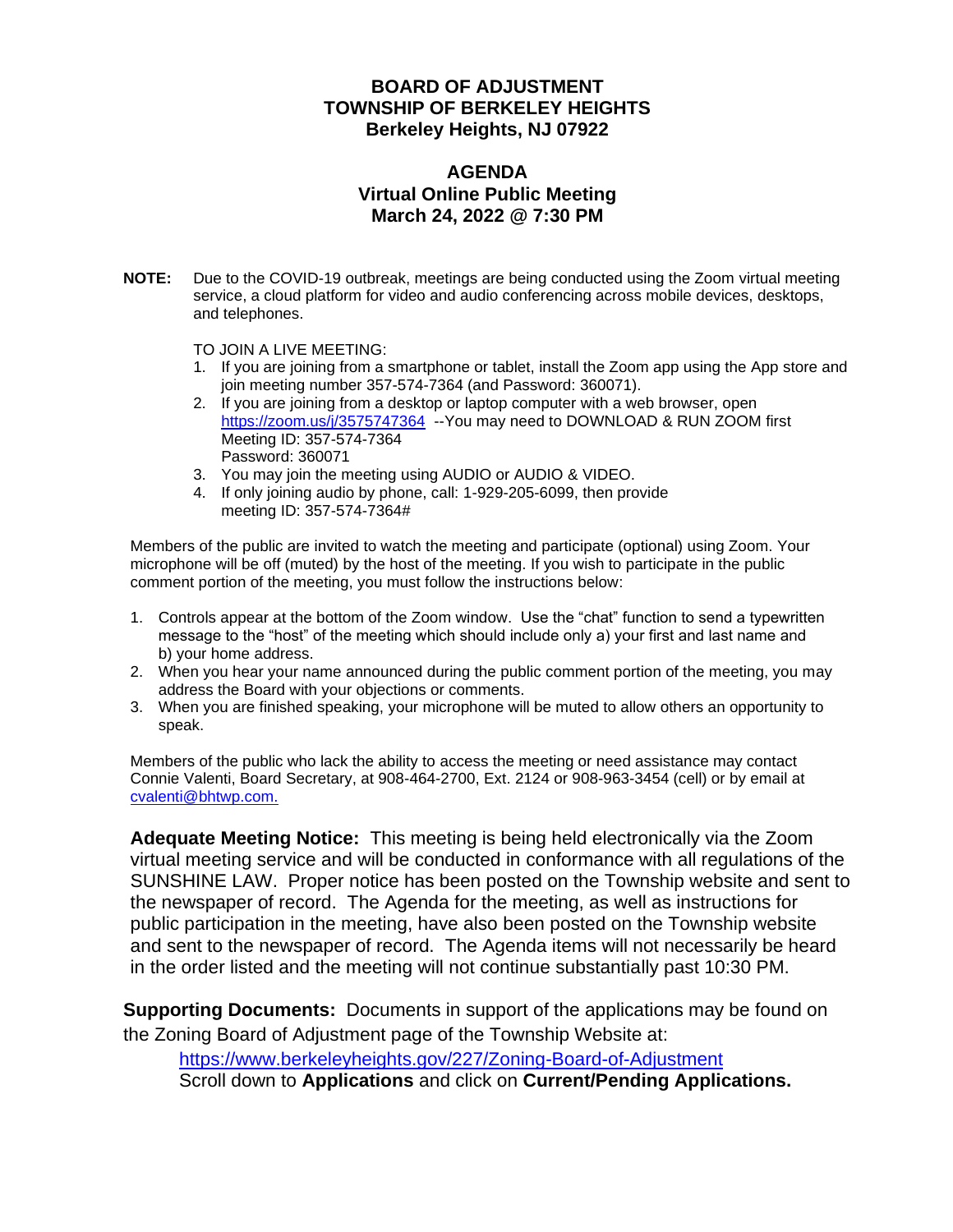**Members:** Mr. Sullivan, Mr. Coviello, Mr. Delia, Mr. Nappi, Mr. Ringwood, Mr. Sylvester, Mr. Pereda, and Mr. Sincaglia

**Roll Call:**

# **Adoption of Minutes:**

February 24, 2022 Regular Meeting

# **Resolutions for Adoption:**

# **App.#22-0001: Freedom Doggie Daycare LLC (d/b/a Dogtopia), 410 (rear) Springfield Avenue, Unit #410D, Block 701, Lot 3 (DD-Zone)**

Proposed dog daycare, overnight boarding, and spa services to be located at Berkeley Shopping Center. A d(1) use variance is required because the proposed dog daycare is not permitted in the DD-Zone.

# **App.#22-21: Matthew K. Lemons, 45 Maple Avenue, Block 901, Lot 11 (R-15 Zone)**

Proposed second story addition, construction of a covered front porch, and removal of stairs from existing second story deck. Variances are needed because existing lot coverage percentages are nonconforming, and the new front porch will result in a further increase in Building Coverage and Total Lot Coverage and result in further encroachment into the required front-yard setback. The second story addition will also require a variance for insufficient combined side yard setbacks. Existing nonconformities are lot area, lot width, lot depth, principal front-yard setback, combined side-yard setbacks, deck height, deck setback, shed setback (side yard), building, other, and total lot coverage percentages.

# **App.#20-21: Kim Cozic, 15 Oak Ridge Road, Block 2105, Lot 13 (R-15 Zone)**

Proposed installation of an in-ground pool and spa. The project also includes walls, a covered patio, walkways, relocated shed, fence, and deck extension. Relief is needed from Section 6.1.1B "Schedule of General Regulations" for exceeding the 10% permitted "other" and 25% permitted "total" lot coverage percentages.

# **App.#18-21: Harry & Gail Hunter, 162 Hillside Ave., Block 2402, Lot 41(R-15 Zone)**

Construction of a 180-sq.-ft. residential storage shed which is larger than the 100 square ft. maximum shed size permitted by ordinance. Variances are needed for shed size, location (setbacks), and exceeding the maximum permitted total lot coverage of 25%. Existing, nonconforming issues are lot area, lot width, principal front and sideyard setbacks, other and total lot coverage.